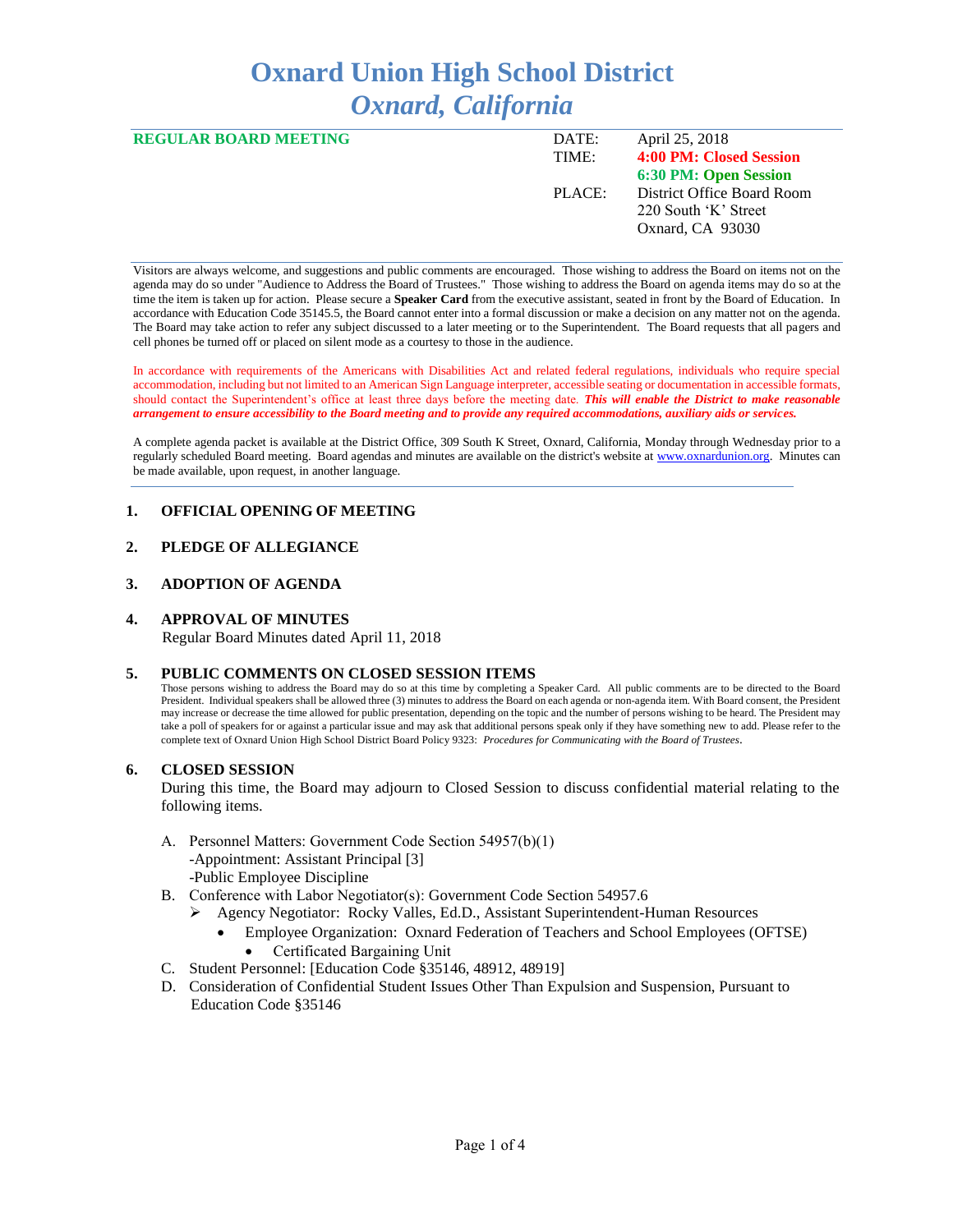# Board Meeting Agenda April 25, 2018

E. Conference with Real Property Negotiator (Govt. Code § 54956.8)

 PROPERTY: 50-acres of 107.25 acres located at or near 1825 Camino del Sol, Oxnard, CA (southeast corner of N. Rose Ave. and Cesar Chaves Dr.) Ventura County Assessor Parcel No. 214-0- 020-595

AGENCY NEGOTIATOR: Sid Albaugh, Assistant Superintendent Business Services and Dr. Joel Kirschenstein, Consultant Sage Realty Group Inc.

NEGOTIATING PARTIES: Brian Edward Maulhardt, as Trustee of the Brian Edward Maulhardt Children's Support Trust

- UNDER NEGOTIATION: Price and terms of payment
- F. Conference with Real Property Negotiator (Govt. Code § 54956.8)
- PROPERTY: Multiple District-owned parcels, including: (1) Bell Ranch Property, Assessor Parcel No. ("APN") 156-0-180-385, Camarillo, California; (2) South of Oxnard High School, APN 183-0-030-180; (3) District Office Campus, 220, 309, and 315 South K Street, Oxnard, CA, APNs 202-0-010-630 & -740; (4) Hueneme Road Adult School, 527 W Hueneme Road, Oxnard, CA, APN 222-0-082-625; (5) 280 and 300 Skyway Drive, Camarillo, CA, APN 230-0-130-105; and (6) 15 Stearman Street, Camarillo, CA, APN 230-0-130-115 AGENCY NEGOTIATOR: Sid Albaugh, Assistant Superintendent Business Services and Dr. Joel Kirschenstein, Consultant Sage Realty Group Inc. NEGOTIATING PARTIES: To be determined UNDER NEGOTIATION: Price and terms of payment.
- G. Conference with Real Property Negotiator (Govt. Code § 54956.8) PROPERTY: 7.6 Acres located 1800 Solar Drive, Oxnard, CA, Ventura County Assessor Parcel No. 213-0-070-045 AGENCY NEGOTIATOR: Sid Albaugh, Assistant Superintendent Business Services and Dr. Joel Kirschenstein, Consultant Sage Realty Group Inc. NEGOTIATING PARTIES: NAI Capital UNDER NEGOTIATION: Price and terms of payment.
- H. CONFERENCE WITH LEGAL COUNSEL ANTICIPATED LITIGATION -Significant exposure to litigation pursuant to Section 54956.9(d)(2): One Case. -Initiation of litigation pursuant to Section 54956.9(d)(4): One case.

# **7. RECONVENE IN PUBLIC: REPORT ON CLOSED SESSION ACTION**

## **8. RECOGNITION**

- Aca Deca Oxnard High School
- Art Show Winners Districtwide
- Science Fair Winners HHS RMHS

## **9. PUBLIC COMMENTS TO ADDRESS THE BOARD OF TRUSTEES**

Those persons wishing to address the Board may do so at this time by completing a Speaker Card. All public comments are to be directed to the Board President. Individual speakers shall be allowed three (3) minutes to address the Board on each agenda or non-agenda item. With Board consent, the President may increase or decrease the time allowed for public presentation, depending on the topic and the number of persons wishing to be heard. The President may take a poll of speakers for or against a particular issue and may ask that additional persons speak only if they have something new to add. Please refer to the complete text of Oxnard Union High School District Board Policy 9323: *Procedures for Communicating with the Board of Trustees.*

## **10. SUPERINTENDENT'S REPORT**

## **11. STUDENT REPRESENTATIVE TO THE BOARD – ANGELINE CESAR**

#### **12. STAFF REPORTS**

- A. English Learners
- B. Eighth Grade Transition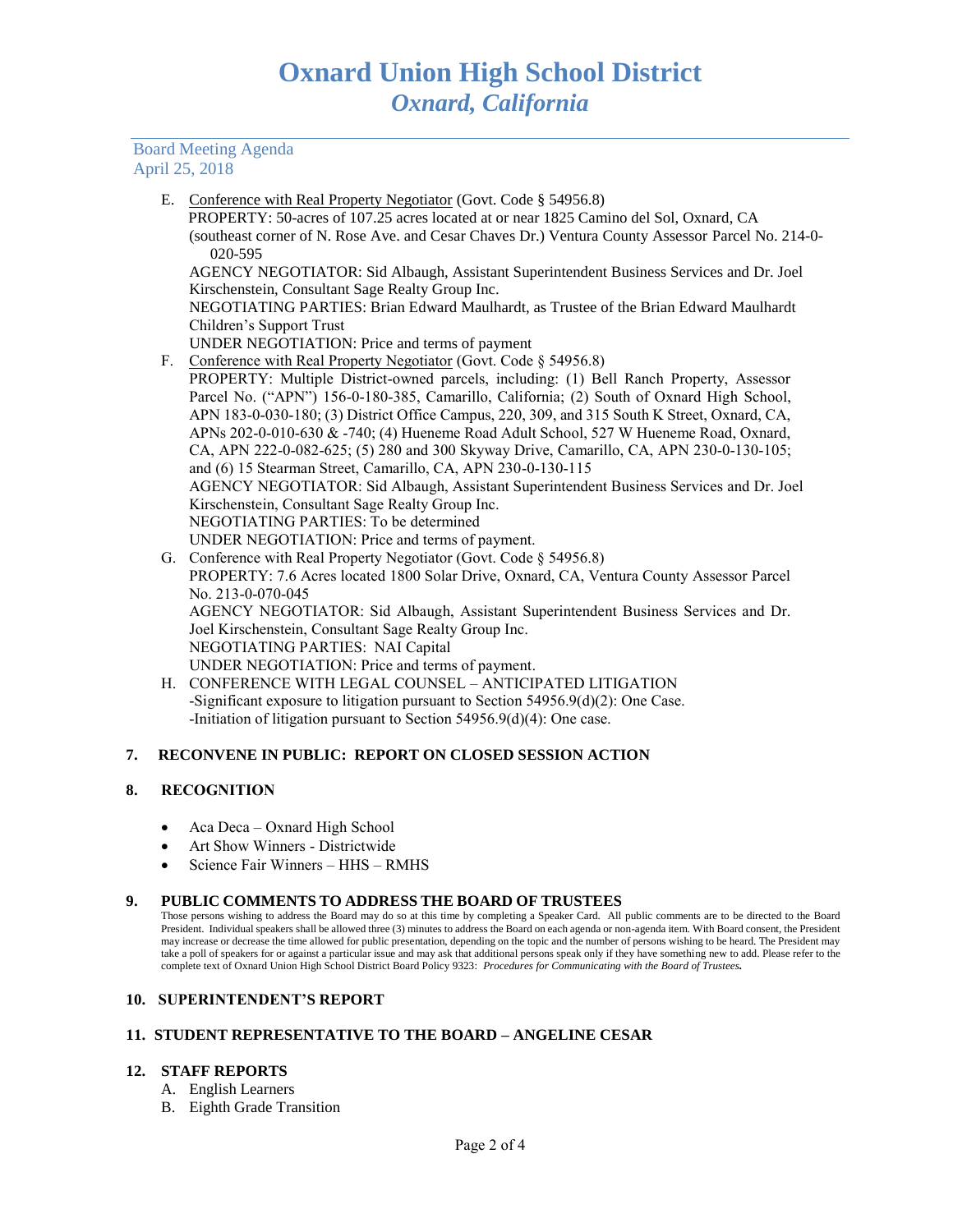Board Meeting Agenda April 25, 2018

# **13. CONSENT CALENDAR**

#### **Business Services**

- A. Consideration of Approval of Purchase Orders and Direct Pays, April 1-13, 2018
- B. Consideration of Acceptance of 2017 Measure H Annual Report from the Measure H Citizen's Bond Oversight Committee
- C. Consideration of Approval to Allow Purchasing Department to Utilize Piggyback Bids/Contracts for Goods and Services Throughout Fiscal Year 2018/2019
- D. Consideration of Adoption of Resolution No. 18-13 Establishing Compatibility, Uniformity and Standardization for Track and Field Event Surface Material throughout the District

#### **Educational Services**

- E. Consideration of Approval of Agreement between Oxnard Union High School District and Wendy's Fast Food - Oxnard High School Moderate to Severe Program
- F. Consideration of Approval of Agreement between Oxnard Union High School District and Brown University-Bootstrap World for Professional Development Training
- G. Consideration of Approval of Memorandum of Understanding between Oxnard College and Oxnard Union High School District for IT Internships
- H. Consideration of Approval of Memorandum of Understanding between California State University Channel Islands, Oxnard College, and Oxnard Union High School District to establish an Intersegmental Committee on College Outreach and Success
- I. Consideration of Approval of Adoption of The Triennial Review, Ventura County Plan for Expelled Youth
- J. Consideration of Approval of Stipulated Student Expulsions by Agreement of the School Principal, the Student, and the Students' Parent/Guardian, as per Board Policy 5144, Section 22
- K. Consideration of Approval of a Hearing Panel's Recommendation to Expel a Student as per Board Policy 5144 and Education Code 48918

## **Human Resources**

L. Consideration of Approval of Personnel Items

#### **Board Policies**

- M. Consideration of Approval of Revised Board Policy *0450, Comprehensive Safety Plan* [Second Reading]
- N. Consideration of Approval of Revised Board Policy*1250, School Visitors/Outsiders* [First Reading]
- O. Consideration of Approval of Revised Board Policy *6115 Ceremonies and Observances* [First Reading]
- P. Consideration of Approval of Revision of BP 6142.1 *Sexual Health and HIV/AIDS Prevention Instruction* [First Reading]
- Q. Consideration of Approval of Revisions to Board Policy *4119.25, 4219.25, 4319.25: Political Activities of Employees* [First Reading]
- R. Consideration of Approval of Revisions to Board Policy *4143.1, 4243.1: Public Notice - Personnel Negotiations* [First Reading]
- S. Consideration of Approval of Revisions to Board Policy *4212.8 Nepotism: Employment of Relatives* [First Reading]
- T. Consideration of Approval of Revisions to Board Policy *4117.2, 4217.2, 4317.2 Personnel Resignation* [First Reading]

## **14. ACTION ITEMS**

#### **Board of Trustees**

A. Consideration of Approval OUHSD Retiree Health Benefit Trust Board Members